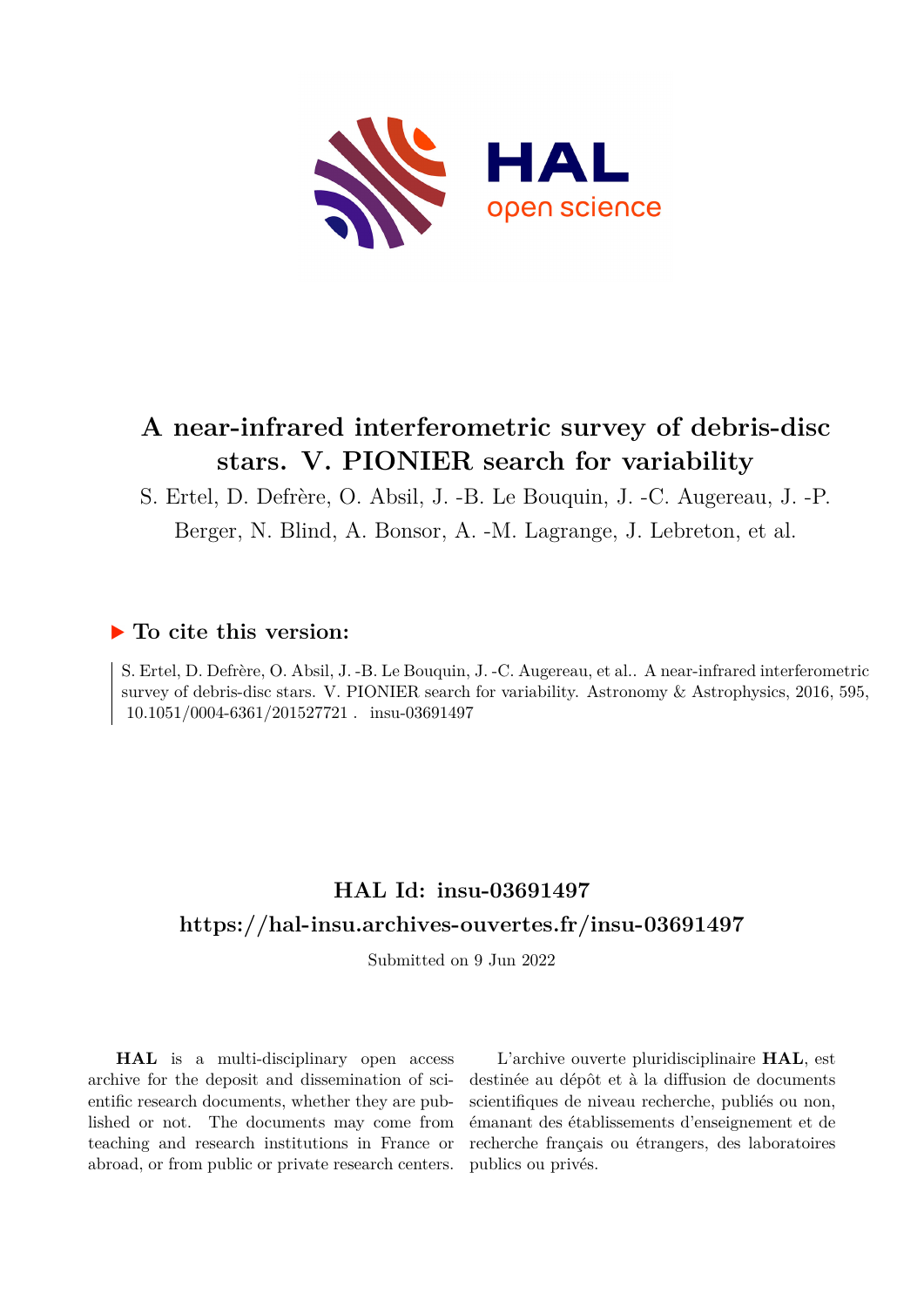A&A 595, A44 (2016) DOI: 10.1051/0004-6361/[201527721](http://dx.doi.org/10.1051/0004-6361/201527721) c ESO 2016

**Astronomy [Astrophysics](http://www.aanda.org)**

# **A near-infrared interferometric survey of debris-disc stars**

# **V. PIONIER search for variability**<sup>\*</sup>

S. Ertel<sup>1,2</sup>, D. Defrère<sup>2,3</sup>, O. Absil<sup>3,\*\*</sup>, J.-B. Le Bouquin<sup>4,5</sup>, J.-C. Augereau<sup>4,5</sup>, J.-P. Berger<sup>6</sup>, N. Blind<sup>7</sup>, A. Bonsor<sup>8</sup>, A.-M. Lagrange<sup>4, 5</sup>, J. Lebreton<sup>9, 10</sup>, L. Marion<sup>3</sup>, J. Milli<sup>1</sup>, and J. Olofsson<sup>11</sup>

<sup>1</sup> European Southern Observatory, Alonso de Cordova 3107, Vitacura, Casilla 19001, Santiago 19, Chile

<sup>2</sup> Steward Observatory, Department of Astronomy, University of Arizona, 993 N. Cherry Ave, Tucson, AZ 85721, USA e-mail: sertel@email.arizona.edu

<sup>3</sup> Space sciences, Technologies and Astrophysics Research (STAR) Institute, Université de Liège, 19c Allée du Six Août, 4000 Liège, Belgium

<sup>4</sup> Univ. Grenoble Alpes, IPAG, 38000 Grenoble, France

<sup>5</sup> CNRS, IPAG, 38000 Grenoble, France

<sup>6</sup> European Southern Observatory, Karl-Schwarzschild-Straße 2, 85748 Garching, Germany

- <sup>7</sup> Observatoire de Genève, Université de Genève, 51 ch. des Maillettes, 1290 Versoix, Switzerland
- 8 Institute of Astronomy, University of Cambridge, Madingley Road, CB3 0HA, UK
- 9 Infrared Processing and Analysis Center, California Institute of Technology, Pasadena, CA 91125, USA
- <sup>10</sup> NASA Exoplanet Science Institute, California Institute of Technology, 770 S. Wilson Ave., Pasadena, CA 91125, USA
- <sup>11</sup> Instituto de Física y Astronomía, Facultad de Ciencias, Universidad de Valparaíso, Av. Gran Bretaña 1111, Playa Ancha, Valparaíso, Chile

Received 10 November 2015 / Accepted 14 August 2016

### **ABSTRACT**

Context. Extended circumstellar emission has been detected within a few 100 milli-arcsec around <sup>&</sup>gt;∼10% of nearby main sequence stars using near-infrared interferometry. Follow-up observations using other techniques, should they yield similar results or non-detections, can provide strong constraints on the origin of the emission. They can also reveal the variability of the phenomenon.

Aims. We aim to demonstrate the persistence of the phenomenon over the timescale of a few years and to search for variability of our previously detected excesses.

Methods. Using Very Large Telescope Interferometer (VLTI)/Precision Integrated Optics Near Infrared ExpeRiment (PIONIER) in *H* band we have carried out multi-epoch observations of the stars for which a near-infrared excess was previously detected using the same observation technique and instrument. The detection rates and distribution of the excesses from our original survey and the follow-up observations are compared statistically. A search for variability of the excesses in our time series is carried out based on the level of the broadband excesses.

Results. In 12 of 16 follow-up observations, an excess is re-detected with a significance of  $>2\sigma$ , and in 7 of 16 follow-up observations significant excess ( $>3\sigma$ ) is re-detected. We statistically demonstrate with very high confidence that the phenomenon persists for the majority of the systems. We also present the first detection of potential variability in two sources.

Conclusions. We conclude that the phenomenon responsible for the excesses persists over the timescale of a few years for the majority of the systems. However, we also find that variability intrinsic to a target can cause it to have no significant excess at the time of a specific observation.

**Key words.** techniques: interferometric – circumstellar matter – planetary systems – zodiacal dust

# **1. Introduction**

The detection of circumstellar near-infrared (near-IR) excess emission at the level of ∼1% within a few 100 milli-arcsec (mas) around nearby, mature main-sequence stars, remains enigmatic. It is generally attributed to the presence of hot circumstellar dust. The detections have been made using near-IR interferometry mostly employing the instruments Fiber Linked Unit for Optical Recombination (FLUOR) at the Center for High Angular

Resolution Astronomy (CHARA) array (e.g., Absil et al. 2006, 2013) and Precision Integrated Optics Near Infrared ExpeRiment (PIONIER) at the Very Large Telescope Interferometer (VLTI; Defrère et al. 2012; Ertel et al. 2014). These very accurate instruments are pushed to their limits by such observations in terms of both statistical accuracy and ability to calibrate the data obtained. Until now, only two detections could be confirmed from repeated observations: Vega (Absil et al. 2006; Defrère et al. 2011) and β Pic (Defrère et al. 2012; Ertel et al. 2014).

Mid-infrared (mid-IR) nulling observations reveal no correlation between near-IR and mid-IR excesses (Mennesson et al. 2014) and follow-up observations of the near-IR excess stars,

<sup>?</sup> Based on observations made with ESO Telescopes at the La Silla Paranal Observatory under program IDs 088.C-0266, 089.C-0365, 090.C-0526, 091.C-0576, 091.C-0597, 094.C-0232, and commissioning data.

F.R.S.-FNRS Research Associate.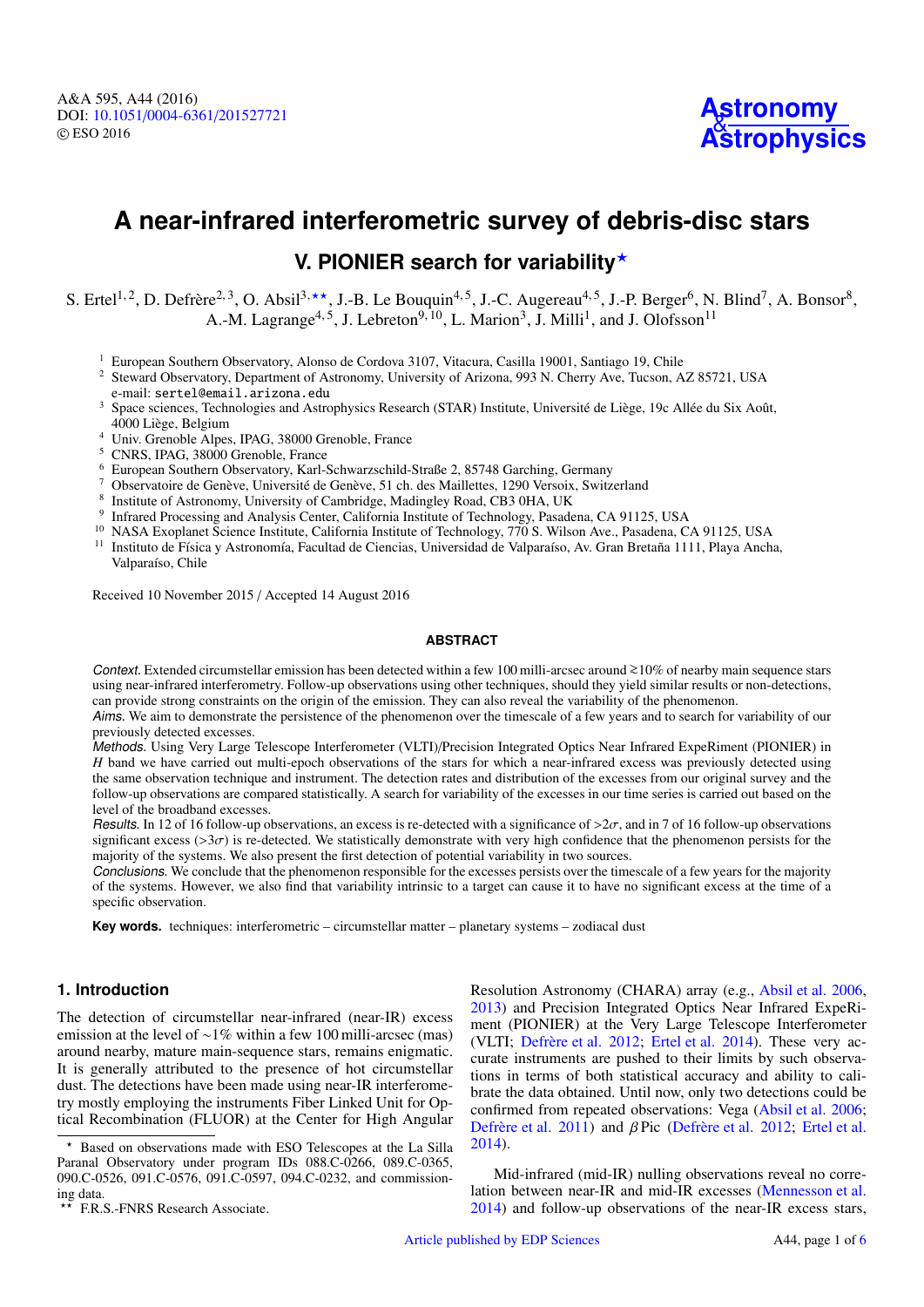attempting to detect polarized scattered light emission from the circumstellar dust, did not result in significant detections (Marshall et al. 2016). When combined with the near-IR detections, these data provide strong and valuable constraints – even in the case of upper limits – on the emission at different wavelengths and on different spatial scales, and thus on the origin of the excesses (Lebreton et al. 2013). However, variability of the excesses needs to be characterized or ruled out. In the case of non-detections in follow-up observations, the original detections need to be confirmed and it needs to be established that the excesses persist from the original detections to the followup observations. At the same time, the detection and analysis of variability can inform us regarding the origin of the emission. Theoretical models face severe problems in explaining the large amounts of dust in the innermost regions of these systems, needed to produce the excess (Bonsor et al. 2012, 2013, 2014). The short orbital period and high surface density are thought to result in rapid removal of the dust from the systems by the stellar radiation pressure (Backman & Paresce 1993). The detection or not of variability can enable us to distinguish between continuous, episodic, and catastrophic dust production.

In this paper, we present new data obtained using VLTI/PIONIER. Several repeat observations were made of the stars for which an excess had previously been detected with this instrument and observation technique (Ertel et al. 2014), with the intention of demonstrating the persistence of the phenomenon over time and to search for variability. We summarize our observation strategy and data processing in Sect. 2. In Sect. 3 we present our analysis of the detections and non detections. We statistically show that the detection rate for our follow-up observations of known excess stars is significantly higher than for our original survey of stars without previous information on the presence or absence of near-IR excess. In Sect. 3.2 we present a search for variability in the broadband excesses of single objects and report on the first detection of potential variability in two of our targets. In Sect. 4 we discuss possible statistical and systematic effects and argue that they are very unlikely to produce this result. We present our conclusions in Sect. 5.

### **2. Data acquisition and processing**

#### 2.1. Observations

We re-observed in *H* band several times six of the nine stars with nominal detections and one of the three stars with tentative detections from our original PIONIER survey (Ertel et al. 2014). We focus here on this clean sample of stars with excesses detected using the same instrument and technique and in the same band (*H* band) as we employ for our follow-up observations. Only for these targets can we confidently expect a redetection and directly compare our detection statistics from our original PIONIER survey with our follow-up observations. The new data presented in this work were obtained in August 2013 and October 2014. In addition, we consider data of HD 172555 obtained in April 2014 in the context of a dedicated study. We compare our detection rate and excess levels from the new observations with our original survey (Ertel et al. 2014) and previous observations of β Pic (HD 39060, Defrère et al. 2012). The targets and the observing dates are listed in Table 1.

For our observations, we followed closely the strategy motivated and outlined in Ertel et al. (2014), which we only briefly summarize here. All observations were carried out in *H* band using the PIONIER beam combiner on the VLTI in combination with the 1.8 m Auxiliary Telescopes in the compact

Table 1. Observing log, excesses, and variability.

| HD            | Night                         | $f_{\text{CSE}} [\%]$     | $\Delta_{\rm CSE}$ |
|---------------|-------------------------------|---------------------------|--------------------|
| 2262          | $2012 - 10 - 151$             | $0.67 \pm 0.17 \pm 0.06$  | 0.91               |
|               | 2013-08-10                    | $0.40 \pm 0.15 \pm 0.06$  | $-0.45$            |
|               | 2014-10-11                    | $0.42 \pm 0.15 \pm 0.06$  | $-0.34$            |
| 7788          | $2012 - 07 - 231$             | $1.43 \pm 0.16 \pm 0.05$  | 3.0                |
|               | 2013-08-10                    | $0.07 \pm 0.15 \pm 0.05$  | $-4.12$            |
|               | 2014-10-11                    | $1.16 \pm 0.17 \pm 0.05$  | 1.55               |
| 20794         | $2012 - 12 - 161$             | $1.64 \pm 0.26 \pm 0.26$  | 1.59               |
|               | 2013-08-10                    | $0.75 \pm 0.20 \pm 0.24$  | $-0.65$            |
|               | 2014-10-12                    | $0.77 \pm 0.24 \pm 0.18$  | $-0.60$            |
| 28355         | $2012 - 12 - 151$             | $0.88 \pm 0.08 \pm 0.05$  | 1.0                |
|               | $2014 - 10 - 11$              | $0.52 \pm 0.12 \pm 0.05$  | $-1.63$            |
| 39060         | $2010 - 12 - 04^2$            |                           |                    |
| $(\beta$ Pic) | $2010 - 12 - 20^2$            | $1.48 \pm 0.20 \pm 0.05$  | 0.45               |
|               | 2011-11-02                    | $1.32 \pm 0.15 \pm 0.05$  | $-0.32$            |
|               | $2012 - 10 - 161$             | $0.88 \pm 0.22 \pm 0.05$  | $-2.05$            |
|               | 2013-08-10                    | $1.81 \pm 0.38 \pm 0.05$  | 1.11               |
|               | 2014-10-11                    | $1.47 \pm 0.11 \pm 0.05$  | 0.64               |
| 172555        | $2012 - 07 - 24$ <sup>1</sup> | $0.55 \pm 0.25 \pm 0.05$  | $-0.59$            |
|               | 2013-04-18                    | $0.93 \pm 0.59 \pm 0.05$  | 0.34               |
|               | 2014-10-12                    | $0.80 \pm 0.18 \pm 0.05$  | 0.32               |
| 210302        | $2012 - 07 - 24$ <sup>1</sup> | $0.83 \pm 0.24 \pm 0.05$  | 2.77               |
|               | 2013-08-10                    | $-0.16 \pm 0.13 \pm 0.05$ | $-1.48$            |
|               | 2014-10-11                    | $0.11 \pm 0.14 \pm 0.05$  | 0.11               |
|               |                               |                           |                    |

Notes. (1) Survey detection (Ertel et al. 2014). (2) Data obtained on 2010-12-04 and on 2010-12-20 are combined to one measurement in order to improve the accuracy since no variability is seen between the two observations.  $f_{\text{CSE}}$  is the flux ratio between the circumstellar emission and the star.  $\Delta_{\text{CSE}}$  is the significance of the deviation of this value from the error weighted mean of all considered measurements of this target (Eq. (1)). Uncertainties on the flux ratios are separated in statistical errors (first value) and systematic errors (see Sect. 4 for details). The two values should be added in quadrature to obtain the total uncertainties used in this work.

configuration (baselines between 11 m and 36 m). We simultaneously obtained squared visibility measurements on six baselines and closure phase measurements on four telescope triplets with each science observation. A sequence of three observations on a science target was taken, bracketed and interleaved by observations of calibrators (CAL-SCI-CAL-SCI-CAL-SCI-CAL). At least three different calibrators were selected for each sequence and each science observation was bracketed by two different calibrators. The calibrators were selected from the catalog of Mérand et al. (2005). Observations were carried out in SMALL spectral resolution (three channels across the *H* band). The FOWLER read-out mode and the fast AC mode were used and the number of steps read in one scan (NREAD) was set to 1024 with a scan length of 60  $\mu$ m.

The observing conditions were in general well suited for our observations (seeing and coherence time  $\langle 1.5'' \rangle$  and  $>2 \text{ ms}$ , respectively thin clouds at most). Only on one night 9-Aug -2013 spectively, thin clouds at most). Only on one night, 9-Aug.-2013, were the conditions highly variable with occasionally very large seeing values (>2") and short coherence time ( $\sim$ 1 ms). A detailed discussion of the systematic effects produced by such tailed discussion of the systematic effects produced by such observing conditions is presented in Appendix A. We discard all data taken during this night from our statistical analysis,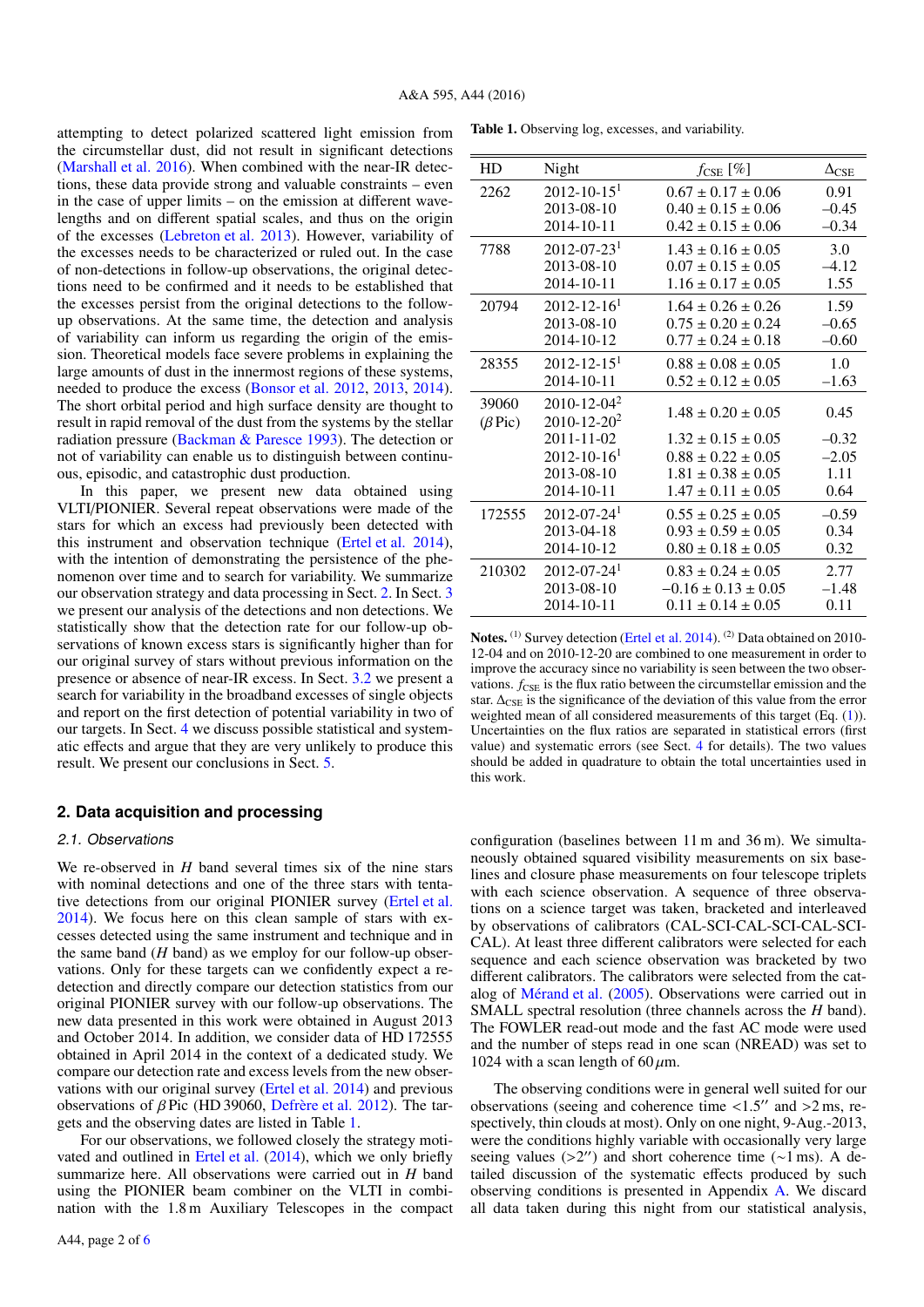because they have to be considered unreliable as discussed in the appendix.

#### 2.2. Data reduction, calibration, and excess measurement

We reduce our new data using the standard PIONIER pipeline version 3.30 (Le Bouquin et al. 2011). As for our observing strategy, for the calibration and excess measurements we closely followed the procedure motivated and outlined by Ertel et al. (2014). First, a global calibration of each night was performed to correct for the effect of field rotation on the instrumental visibilities (due to polarization effects in the VLTI optical train; Le Bouquin et al. 2012; Ertel et al. 2014). Then, we selected pairs of a science observation and the preceding or following calibrator observation without using the same calibrator observation to calibrate two science observations. We also avoided using different observations of the same calibrator for the calibration of different observations of one science target. Calibrator observations with large noise, systematically low squared visibilities in most baselines compared to the other calibrators (indicative of a companion or extended circumstellar emission that might be caused, for example, by stellar mass loss on the post-main sequence) or with signs of closure phase signal (indicative of a companion) were excluded. Both render a calibrator unusable. Finally, we fit our simple exozodiacal dust model (a homogeneous emission filling the entire field of view) to all squared visibility data obtained in one observing sequence of a target to measure the flux ratio  $f_{\text{CSE}}$  between circumstellar emission and star (disk-to-star flux ratio) and its uncertainty  $\sigma_f$ . Ertel et al.<br>(2014) contains details of the procedure and the stellar photom-(2014) contains details of the procedure and the stellar photometry and parameters used.

The survey data were originally reduced using the PIONIER pipeline version 2.51. We re-reduced and calibrated these data using the pipeline version 3.30 and found consistent results. In order to avoid having different (but fully consistent) numbers in the literature for these observations, results from Ertel et al. (2014) were used. The data obtained for  $\beta$  Pic before 2012 have been published by Defrère et al. (2012). These observations do not follow our optimized observing strategy, but significantly more data have been taken during each run (typically half a night dedicated to one target). The calibration and analysis performed in Defrère et al. (2012) has been optimized for these data. Since we do not see any reason to update these procedures, and in order to avoid having different (but fully consistent) numbers in the literature, we have re-used these results.

# **3. Results**

#### 3.1. Persistence of the excesses

In order to demonstrate the persistence of our detections, we would ideally like to re-detect every excess in each observation. However, this is unrealistic, since most of our detections are close to our sensitivity limits. Such an excess may be measured to be above the threshold in one observation but below it in another one with the same sensitivity due to statistical errors. Thus, a non-detection of significant excess does not necessarily imply that the excess is no longer present. In fact, we only re-detect the excesses in ∼50% of our follow-up observations at a significance  $>3\sigma$ . In our original survey of 92 stars (out of which 85 were used to derive clean statistics), we found an excess detection rate of 10.6<sup>+4.3</sup>%. We find a mean of the excess significance<br>of  $V_{CSE} = f_{CSE}/\sigma_f$  of  $\bar{V}_{CSE} = 0.54$  from our original survey and of  $\chi_{\text{CSE}} = f_{\text{CSE}} / \sigma_f$  of  $\bar{\chi}_{\text{CSE}} = 0.54$  from our original survey and of  $\bar{\chi}_{\text{CSE}} = 3.70$  from our follow-up observations.

To test if the difference in  $\bar{\chi}_{\text{CSE}}$  between the two samples is statistically significant, we use a two sample Anderson-Darling (AD) test (Scholz  $&$  Stephens 1987) to see if the distribution of  $\chi$ CSE from our original survey and that from our follow-up observations (including multiple observations of a target) are statistically consistent. If they were found to be consistent, this would indicate that differences in  $\chi$ CSE are simply caused by statistical fluctuations in our data. Furthermore, this would suggest that our detections are caused by imperfectly understood statistical errors that are not repeatable for a given observation but cause false detections with the same probability in repeated observations. If  $\chi_{\text{CSE}}$  is found to be significantly higher among the stars observed during our follow-up campaigns, this would mean that an excess is indeed present and persistent over time for at least the majority of our detections.

For almost all targets the original detection was made during our original survey. Only for  $\beta$  Pic was the first detection made during two nights in December 2010 and one night in November 2011. Defrère et al. (2012) combined all these data to measure the excess with the best accuracy (no significant variability was found), but the excess was nominally detected in all data sets. Here, we consider the detection over the two nights in December 2010 as the original detection and each later observation (including the observations in November 2011 and from our original survey) as follow-up observations.

The distribution of  $\chi$ CSE for our original survey and our follow-up observations is shown in Fig. 1 (left panel). The AD test yields a probability of only  $5.7 \times 10^{-5}$  that these two samples are drawn from the same distribution which allows us samples are drawn from the same distribution, which allows us to reject this hypothesis. The right panel of Fig. 1 shows the distribution of  $\sigma_f$ , illustrating that the sensitivity of our follow-up<br>observations (mean  $\bar{\sigma}_f = 0.22\%$  median  $\tilde{\sigma}_f = 0.16\%$ ) is similar observations (mean  $\bar{\sigma}_f = 0.22\%$ , median  $\tilde{\sigma}_f = 0.16\%$ ) is similar to that of our original survey ( $\bar{\sigma}_f = 0.26\%, \tilde{\sigma}_f = 0.24\%$ ).

The excess around  $\beta$  Pic is our clearest detection but has been hypothesized to originate from forward scattering in the outer, edge-on seen disk (Defrère et al. 2012). To test the impact of this potential false positive, we repeated the AD test excluding this star and still find a probability of only  $2.2 \times 10^{-3}$  that the two samples are drawn from the same distribution *B* Pic with two samples are drawn from the same distribution.  $\beta$  Pic with its massive, young, edge-on seen debris disk is the only plausible candidate for such a false detection, and even for this star Defrère et al. (2012) rule out that more than 50% of the excess can be produced by forward scattering in the outer disk. We thus reject with very high confidence our null hypothesis that the distributions of  $\chi_{\text{CSE}}$  from our survey and follow-up observations are drawn from the same distribution. We thus conclude that an excess was still present and persistent around the majority of our targets during follow-up observations.

#### 3.2. Variability in single targets

We have demonstrated that for a significant fraction of our targets the excess persists over the timescale of a few years. However, our analysis does not allow us to characterize or rule out variability of single sources. In the following, we present a search for variability of the detected excesses. We focus on the broadband excesses (integrated over the three spectral channels), where variability is most readily detectable due to the higher significance of the detections compared to the spectrally dispersed data. A more sophisticated search for variability including the spectral slope of the emission requires detailed modeling of the systems and depends on model assumptions. We defer this analysis together with the production of sensitive upper limits on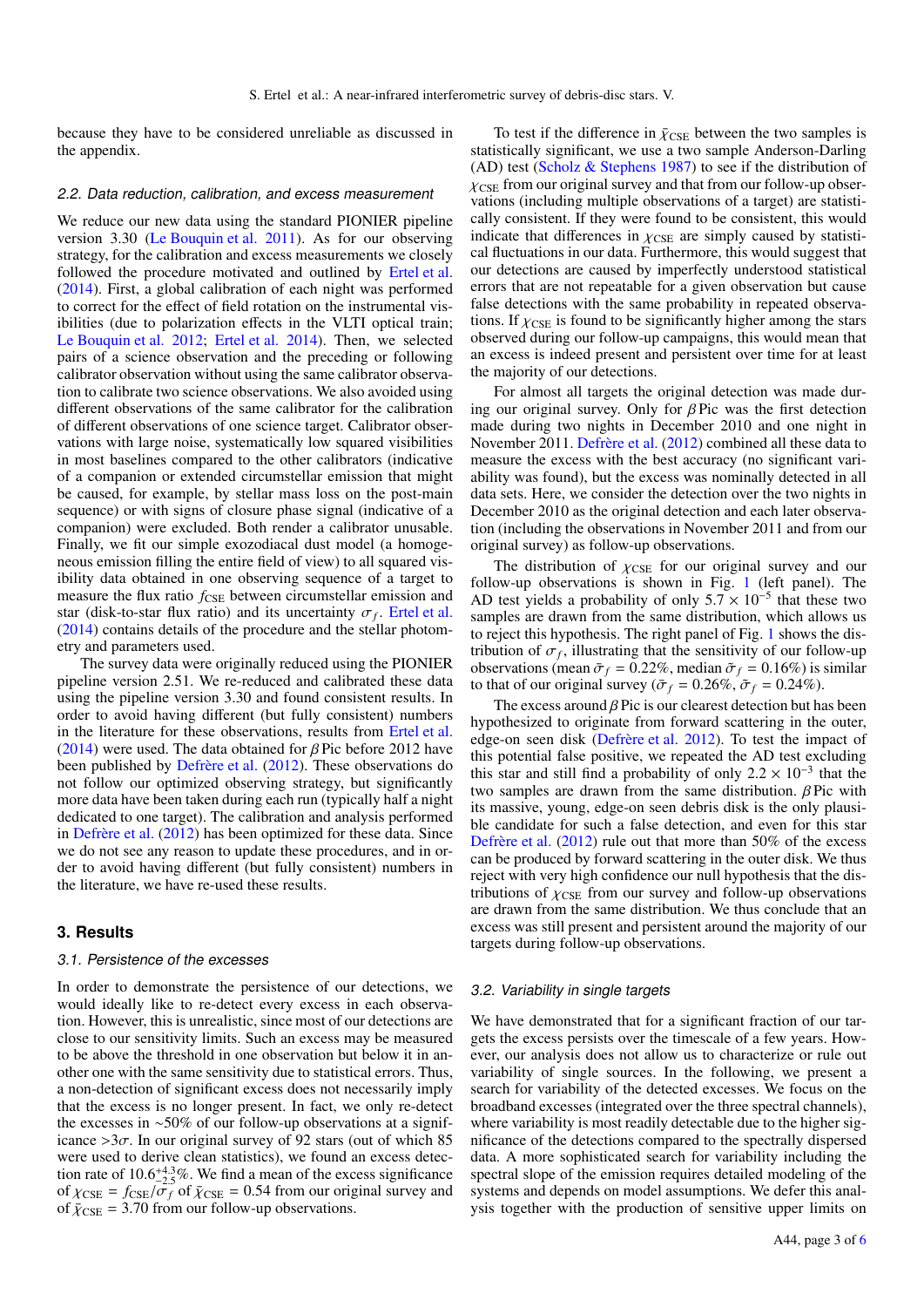

[Fig. 1.](http://dexter.edpsciences.org/applet.php?DOI=10.1051/0004-6361/201527721&pdf_id=1) Excess distribution (*left*) and distribution of uncertainties on the disk-to-star flux ratio (*right*). The blue histogram represents our *H* band follow-up observations of previous *H* band detections with PIONIER. The red line shows the distribution for our original survey (Ertel et al. 2014). Vertical dashed lines are plotted at  $f_{\text{CSE}}/\sigma_f = -3$  and  $f_{\text{CSE}}/\sigma_f = +3$  for the excess distribution and at the median uncertainty (1.6 × 10<sup>-3</sup>) of our follow-up observations for the uncertainty distribution follow-up observations for the uncertainty distribution.

targets without detected variability and a theoretical interpretation of the results to a forthcoming, dedicated paper.

Our time series of the excess measurements are plotted in Fig. 2. We check whether the single excess measurements for a target deviate significantly from their error weighted mean. The significance  $\Delta_{\text{CSE}}$  of this deviation is computed as

$$
\Delta_{\text{CSE},i} = \frac{f_{\text{CSE},i} - \langle f_{\text{CSE}} \rangle}{\sqrt{\sigma_{f,i}^2 + \sigma_{\langle f \rangle}^2}},\tag{1}
$$

where  $f_{\text{CSE},i}$  and  $\sigma_{f,i}$  are the flux ratio from a single measurement and its error,  $\langle f_{\text{CSE}} \rangle$  is the error weighted mean of all measurements of one target, and  $\sigma_{(f)}^2$  is the standard deviation of this mean. We again discard from our analysis the data excluded in mean. We again discard from our analysis the data excluded in Sect. 3.1. A significant deviation ( $>3\sigma$ ) is found for one target, HD 7788 (Table 1).

We emphasize that this is a simple but conservative metric. It requires, however, that all errors are well understood (see discussion in Sect. 4). A statistical test of the distribution of the excess measurements for a given target against a normal distribution would be a more sensitive tracer of variability, but is not yet possible due to the limited number of points available for each target. We note that for HD 210302 the measurements from the nights of 24-Jul.-2012 and 10-Aug.-2013 deviate from each other by 3.5 times their respective error bars added in quadrature. The first measurement shows significant excess  $(3.3\sigma)$  while the latter one and the one obtained on 11-Oct.-2014 are consistent with no excess. This may thus be considered as a tentative indication that the excess has dropped below our sensitivity between July 2012 and August 2013. However, the largest  $\Delta_{\text{CSE}}$  we find for this star is only 2.77 and we thus consider this variation not significant. For all other targets, the broadband excess measurements are consistent with constant excess over the period they were monitored.

We conclude that with HD 7788 we found the first strong candidate for significant variability of the faint near-IR excess around a nearby main sequence star. As can be seen in Fig. 2, the excess disappears (given our sensitivity) from the first detection to the second observation about one year later and is re-detected approximately one year after that.



[Fig. 2.](http://dexter.edpsciences.org/applet.php?DOI=10.1051/0004-6361/201527721&pdf_id=2) Time series of the excesses.

## **4. Discussion**

The results from the AD test show that the detection rate from our follow-up observations of stars with previously detected excesses is significantly higher than from our original survey of stars without previous information on the presence of near-IR excesses. We concluded in Sect. 3.1 that this is evidence for a persistence of the excesses around the majority of our targets over timescales of several months to a few years. This conclusion, based on the statistics from our whole samples, is only valid if repeated false detections around specific targets can be ruled out as a cause for the higher detection rate. If the statistical errors are well understood, they will not produce a significant number of false detections. If they were underestimated, they had been expected to produce false detections with the same probability as in any of our observations. They had not been reproducible for a given target during different observation nights. Thus, effects that fall into this category, such as an underestimation of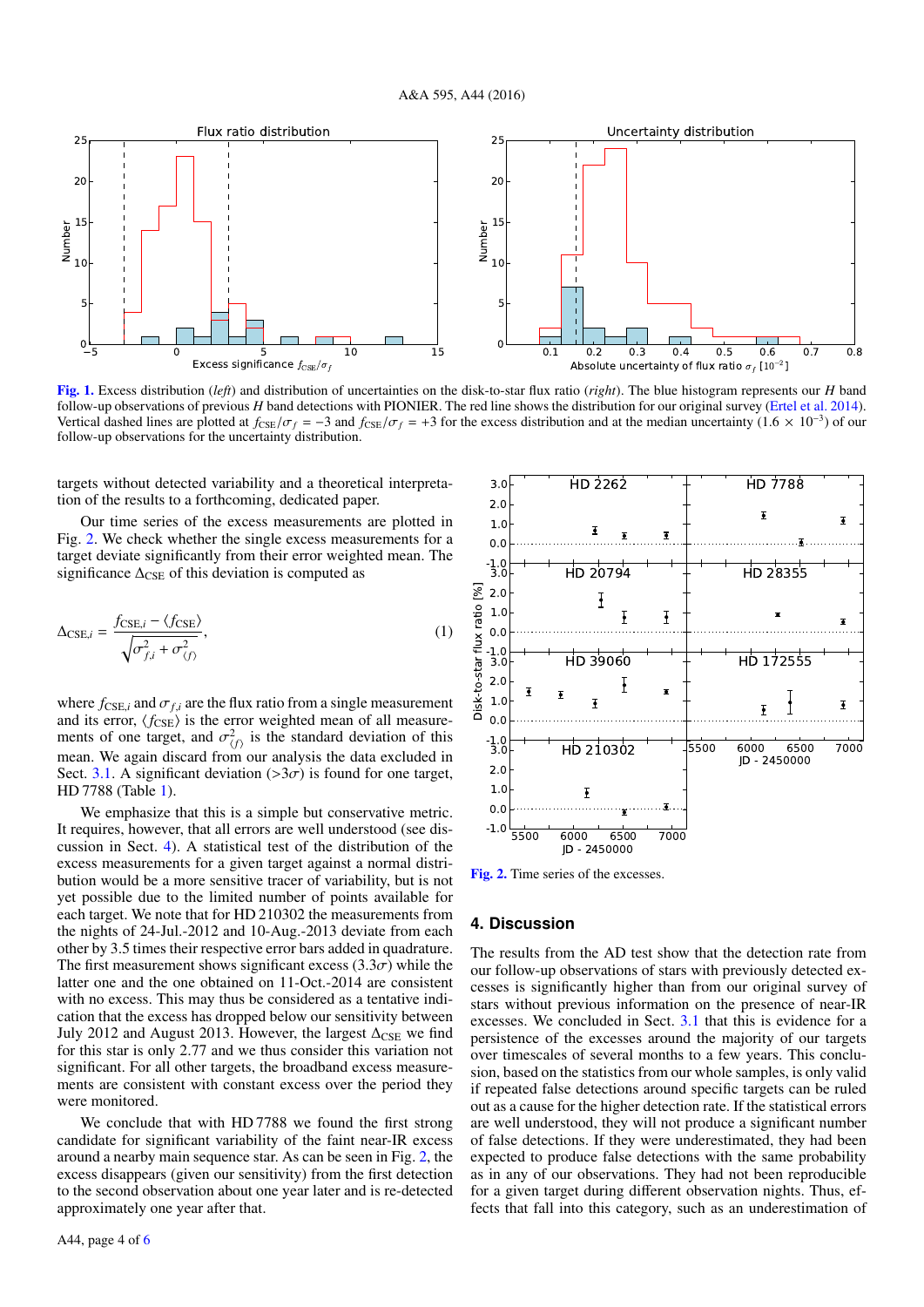the piston noise in our data, can be ruled out as a cause of the higher detection rate in our follow-up observations based on the AD test results. Other errors that are not reproducible from one observation to another (at a random night, time of the night, and observation condition), such as the presence of an unknown effect of seeing, coherence time, or pointing direction of the observations, or the quality of the alignment of the instrument for the observing night can be ruled out based on the same arguments.

Any systematic effects common to most observations of our excess targets remain to be excluded. Such effects could be related to the science target itself or the calibrators used (underestimation or overestimation of the stellar diameter of the science target or calibrator, respectively). Systematics related to specific calibrators can result in repeatable errors, since the same calibrators (the best ones available) were used for most of the observations of a given science target. Calibrators with faint companions or extended circumstellar emission (bad calibrators) would however only reduce the detected excesses and would not cause false detections.

The targets for which excess has been detected, and associated calibrators, are not particularly bright or have large diameters compared to our whole survey sample. Global systematics in estimating the diameters of both science targets and calibrators would result in a global shift in the distribution of  $\chi_{\text{CSE}}$  toward positive or negative excesses, which is not seen in our survey statistics. Furthermore, uncertainties on stellar diameters are minimized by observing at short baselines, where both science targets and calibrators are marginally resolved at most and the remaining uncertainties are well considered in our excess and error estimation. In Table 1, we list the flux ratio derived from all data taken in one observing sequence on a target together with its uncertainty separated in statistical and systematic errors. The flux ratio  $f_{\text{CSE}}$  is related to the ratio  $V_{\text{meas}}^2/V_{\text{pred}}^2$  between measured and predicted squared visibility following

$$
f_{\text{CSE}} \approx \frac{1}{2} \left( 1 - \frac{V_{\text{meas}}^2}{V_{\text{pred}}^2} \right),\tag{2}
$$

(di Folco et al. 2007). Statistical errors are estimated from the scatter of the single measurements in one observation sequence on a science target using bootstrapping (Defrère et al. 2012; Ertel et al. 2014). They represent the combined uncertainties on measuring the raw visibilities due to piston and photon noise and due to apparent noise in the transfer function attributed to the potential presence of bad calibrators in our data (Mérand et al., in prep.; Ertel et al., in prep.). The systematic uncertainties represent the contribution from uncertain diameters of our science targets and calibrators and a minor contribution from the chromaticism of the instrument (Ertel et al. 2014). For HD 20794 the uncertainties on the photometry used to estimate the stellar diameter from surface brightness relations result in a large uncertainty on the stellar diameter. For all other stars we find the statistical uncertainties dominate the systematic ones. We thus consider any of the discussed effects to be very unlikely to cause false detections in our data.

Above, we have argued that statistical or systematic errors are very unlikely to explain the repeated detection of excess around our science targets. This discussion, however, does not rule out that systematic errors related, for example, to pointing direction, elevation, or instrument alignment (observation night) can produce spurious variability in the signal detected. This could lead to a false detection of variability in the case of HD 7788. In Ertel et al. (2014), we showed that the distribution

of excess significance for the non-detections in our original survey is well behaved, following a Gaussian distribution with a standard deviation close to one. This suggests that errors affecting a single point (the visibility obtained on a single baseline or on all baselines during one observation of a science target) are well estimated by (i) our strategy to execute three consecutive observations of a science target and to include the scatter of all 18 points (six baselines for each of three observations) in our error estimates and (ii) the degree of partial correlation of the data considered in our error estimates (Ertel et al. 2014). It also suggests that potential errors affecting the whole observation sequence of a science target such as elevation, time dependence, or magnitude dependence are well calibrated out by our strategy of using three to four different calibrators surrounding our science target within typically 10° and having very similar magnitudes to our science targets. Situations where these effects produce a false detection can therefore be considered as very unlikely. Unfortunately, based on this statistical argument we cannot rule out completely that such an error is present and responsible for the measured variability of HD 7788. We thus consider HD 7788 as the first strong candidate of significant variability, but emphasize that more data in the form of denser and longer time series are needed to confirm this result. In addition, we consider the tentative measurement of variability around HD 210302 another potential candidate. In both cases the *<sup>u</sup>*-v-coverage during all observations is similar, thus we consider a different *<sup>u</sup>*-v-coverage in combination with a specific excess geometry (e.g., an edgeon disk) very unlikely to be the cause of the excess variations measured.

Although our intention here is to demonstrate the persistence of the excesses, but not to discuss their nature, we note that it has been demonstrated by Marion et al. (2014) that the availability of closure phase data from PIONIER observations enables us to distinguish between the presence of a point-like companion and extended emission as a cause for the signal.

# **5. Summary and conclusions**

We have demonstrated that the phenomenon causing the nearinfrared excess around nearby main sequence stars persists over timescales of a few years for the majority of our detections. We have also detected with HD 7788 the first strong candidate of significant excess variability with HD 210302 being another tentative candidate. In the case of HD 7788, the excess seems to disappear (given our sensitivity limits) within one year, but is re-detected one year after that, while in the case of HD 210302 the excess seems to have faded away after the initial detection. We conclude that an excess can be expected to be present around most of our targets during past follow-up observations. Such observations to characterize detected excesses are generally not hindered by strong variability on timescales of several months to a few years. However, the potential variability in two sources demonstrates that a single star cannot be expected to show significant excess at a given observation. Thus, we conclude that for any given case a small sample of stars needs to be observed in order to guarantee the success of a follow-up observation.

*Acknowledgements.* This work has significantly benefited from the discussion at the hot dust workshop (JPL/CalTech, May 2015) organized by B. Mennesson and R. Millan-Gabet. S. Ertel, J.-C. Augereau, and A. Bonsor thank the French National Research Agency (ANR, contract ANR-2010 BLAN-0505-01, EXO-ZODI) and PNP-CNES for financial support. J. Olofsson acknowledges support from the ALMA/Conicyt Project 31130027. PIONIER is funded by the Université Joseph Fourier (UJF), the Institut de Planétologie et d'Astrophysique de Grenoble (IPAG), the Agence Nationale pour la Recherche (ANR-06-BLAN-0421 and ANR-10-BLAN-0505), and the Institut National des Science de